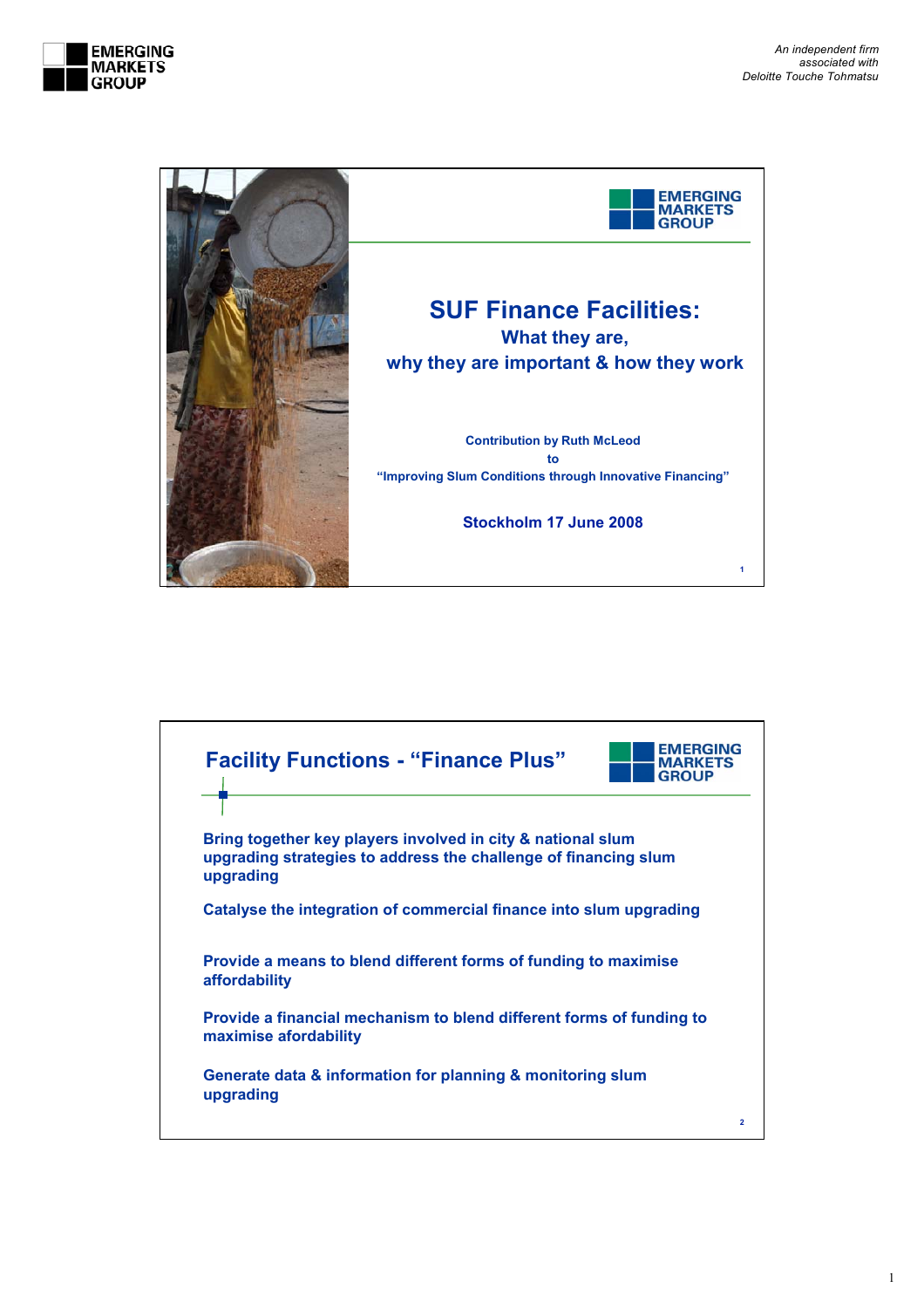

|                                            | <b>MARKETS</b><br><b>GROUP</b> |                |                  |                  |       |
|--------------------------------------------|--------------------------------|----------------|------------------|------------------|-------|
| <b>COUNTRY</b>                             | <b>Ghana</b>                   |                | <b>Sri Lanka</b> | <b>Indonesia</b> |       |
| <b>CITY</b>                                | Tema &<br>Ashaiman Takoradi    | <b>Sekondi</b> | <b>National</b>  | <b>Solo</b>      | Yogja |
| <b>SERVICES TO BE OFFERED</b>              |                                |                |                  |                  |       |
| Guarantees for wholesale loans             | √                              |                |                  | ٦J               | N     |
| Guarantees for project loans               | √                              |                |                  | ٦J               | N     |
| Technical assistance for project design    | √                              |                |                  | √                | ٧     |
| Technical assistance for loan negotiations | ٦I                             |                |                  | ٦J               | ٦     |
| Grants for initiating projects             | ٦J                             |                |                  | ٦J               | N     |
| <b>SOURCES OF FUNDS</b>                    |                                |                |                  |                  |       |
| <b>SUF PMU</b>                             | ٧                              |                |                  | √                | ٧     |
| <b>Local Government</b>                    | √                              |                |                  | √                | ٦J    |
| <b>National Government</b>                 |                                |                | N                |                  |       |
| <b>TYPES OF INITIATIVES</b>                |                                |                |                  |                  |       |
| Planned home improvement programme         |                                |                | ٧                | √                |       |
| Planned area improvement project           | √                              |                | N                | ٦J               | N     |

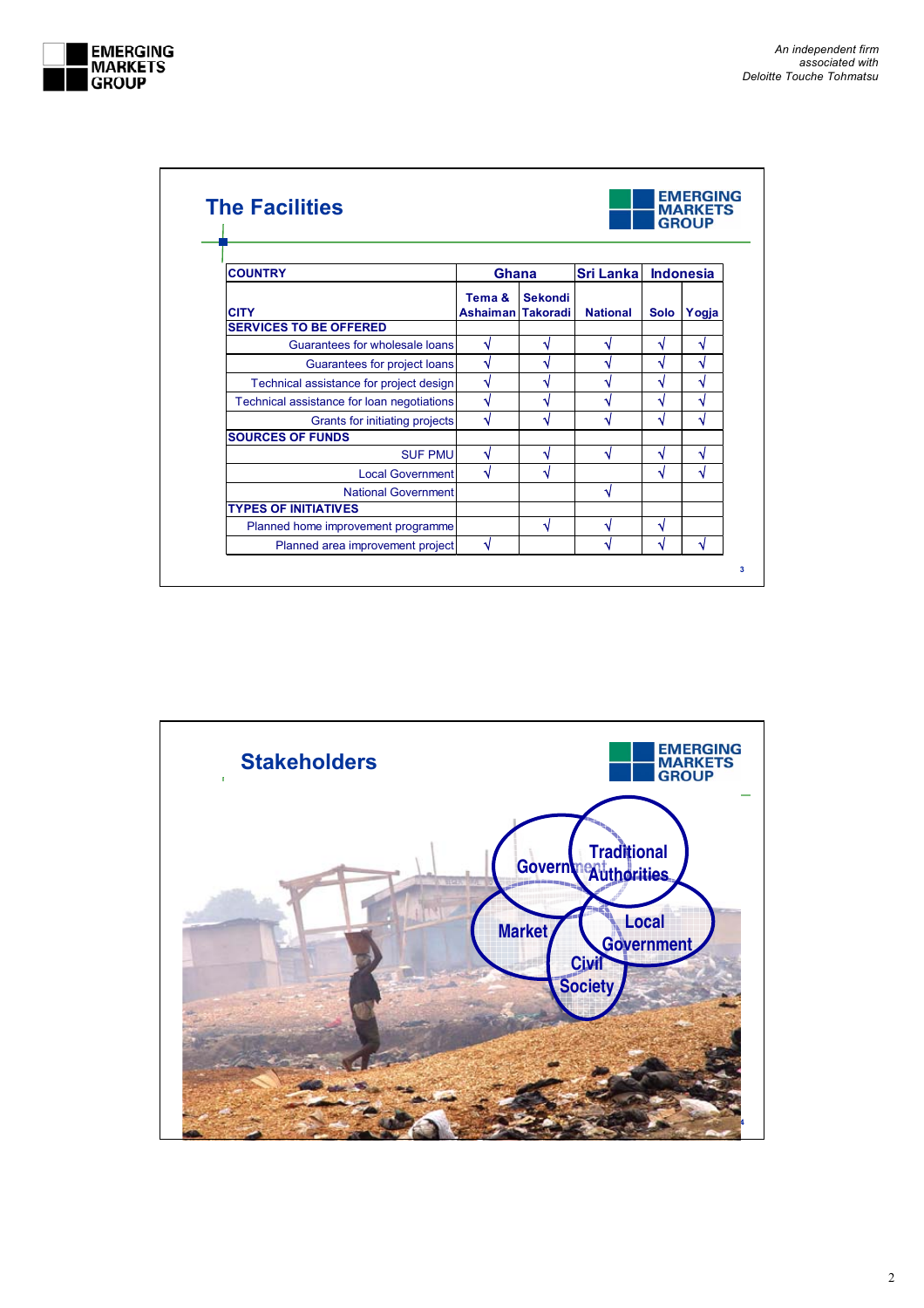



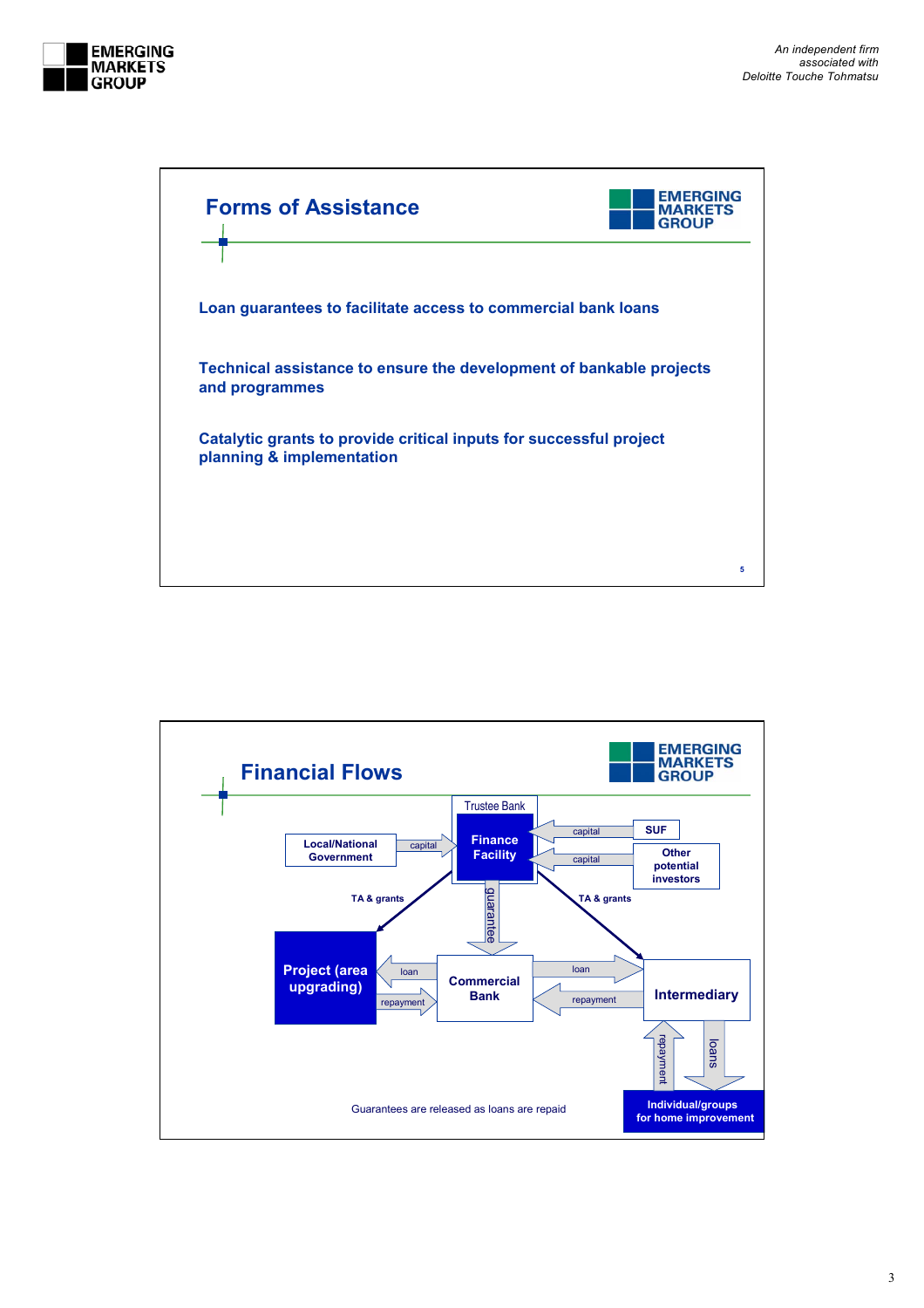



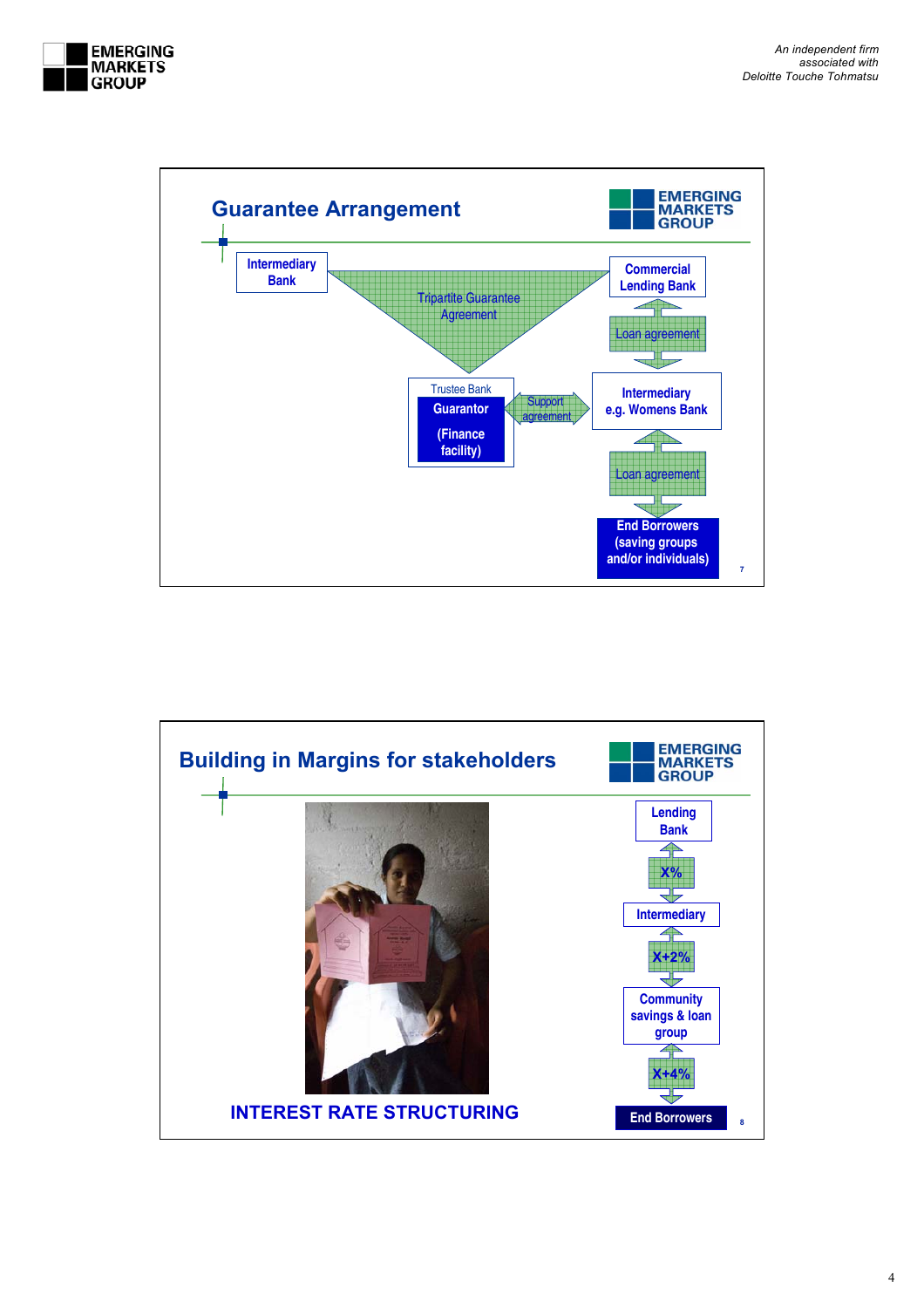